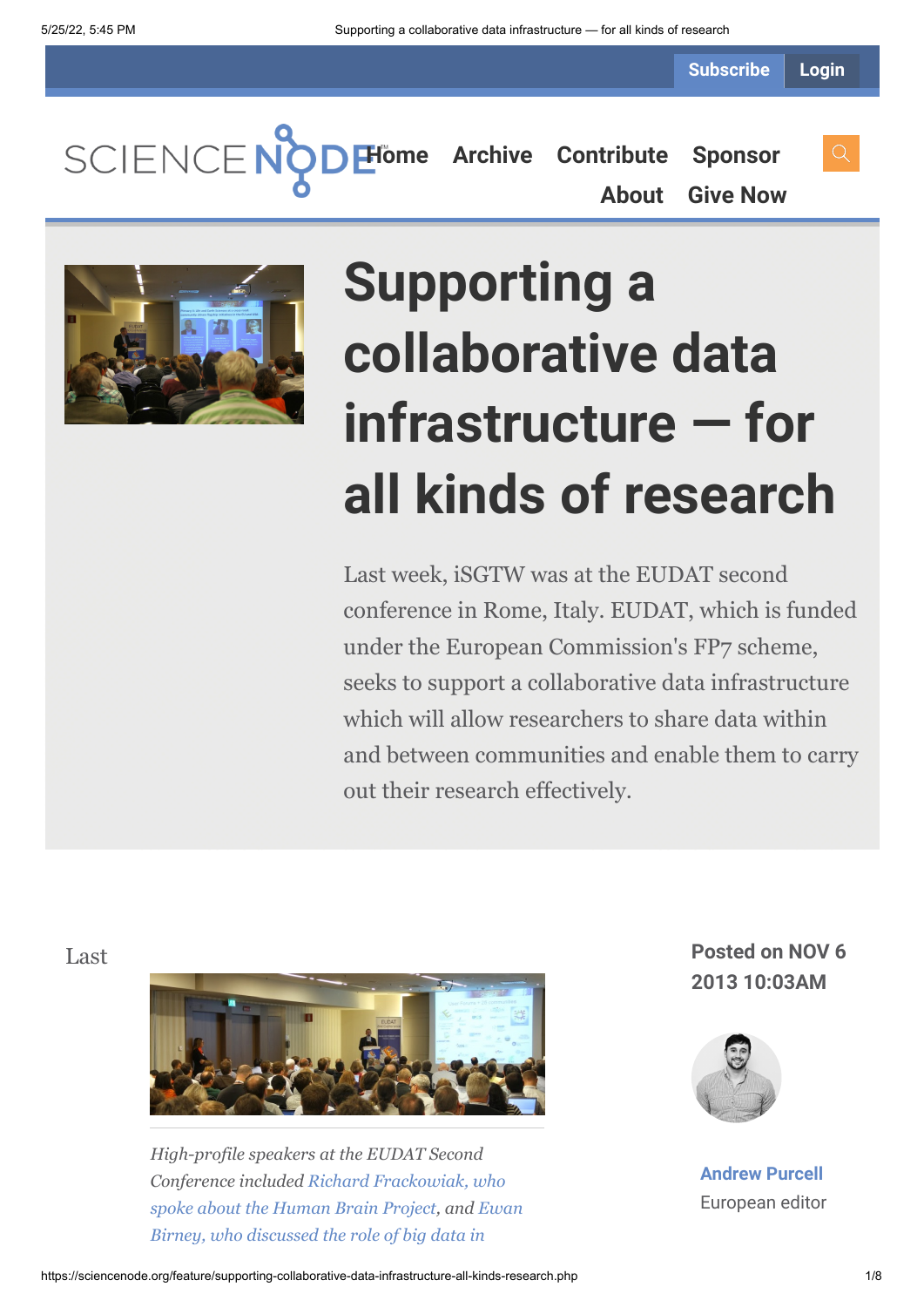*[genomics. Image courtesy Andrés Arce](http://www.isgtw.org/feature/data-dna-transforming-biology-and-data-storage) Maldonado/EUDAT. More photos from the event can be found on the EUDAT website, [here.](https://mmm.cern.ch/owa/redir.aspx?C=C96GkO8jxkuHXusm1-KKXP1cA0iWrdAIuRBxnH7-NPgB5xtiV0hf0BQujE4fQ-Udk9ajWi6PrRo.&URL=http%3a%2f%2fwww.eudat.eu%2fevents%2fphoto-gallery)*

week, *iSGTW* was at [the EUDAT second conference](http://www.eudat.eu/2nd-conference) [in Rome, Italy.](http://cordis.europa.eu/fp7/home_en.html) [EUDA](http://www.eudat.eu/)[T, which is funded under the](http://cordis.europa.eu/fp7/home_en.html) European Commission's FP7 scheme, seeks to support a collaborative data infrastructure which will allow researchers to share data within and between communities and enable them to carry out their research effectively. Now two years into the project, the EUDAT team is ready to provide solutions that will be affordable, trustworthy, robust, persistent, and easy to use. These solutions are B2SAFE to replicate research data safely, B2SHARE to store and share long-tail research data, B2FIND to find research data, and B2STAGE to get data to computation. These are also to be followed by new services, such as Dynamic Data and Semantic Annotation, which were discussed intensively during the conference.

Kimmo Koski, project coordinator of EUDAT, spoke during the opening plenary session at the event: "Science is global and so should be the einfrastructures and the related services," he says. "What we do at a European level we need to link tightly to national and global activities." Koski also stressed the importance of trust between communities: "Services need to be user-driven; we need to build trust between researchers and einfrastructure providers."

## **Data entropy**



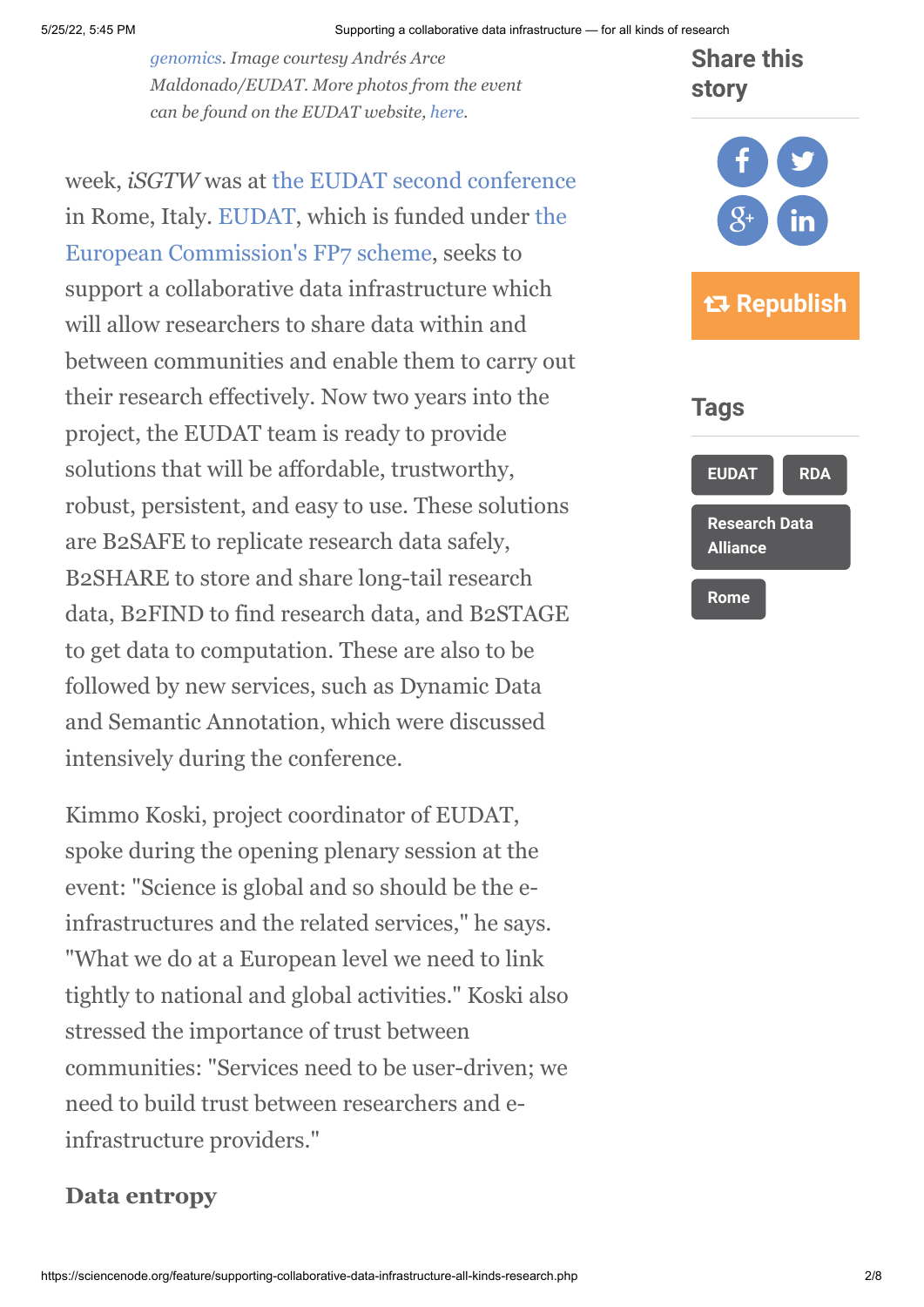While giving an overview of [the DataONE project](http://www.dataone.org/) in [the US, Bill Michener of the University of New](http://www.unm.edu/) Mexico, neatly summed-up the challenges faced by EUDAT and the greater community. "We're working across disciplines and in large teams to deal with the grand challenges in science. However, the data that we need in order to address these challenges has many problems."

During his presentation, Michener cited [research](http://www.vcrlter.virginia.edu/presentations/IEEE97/sld009.htm) which shows that the information content of databases typically decreases over time - "data has entropy," he argues. This may be due to poor metadata that makes the data difficult to interpret, poor archiving strategies, or even data archives simply being difficult to discover<sup>"</sup>Over five million

# **Digital, open, and collaborative**

Kostas Glinos, head of the European Commission's e[infrastructures unit, spoke](http://cordis.europa.eu/fp7/ict/e-infrastructure) during the opening plenary session of the event. He discussed the European Commission's vision of making every researcher digital by 2020, as well as the importance of supporting innovation and helping to make science in Europe more open." We believe that tomorrow's science will be increasingly open...this means open access; openness within and between disciplines; and openness between science and society," says Glinos. "All of these things need infrastructural support to make them happen."

"None of this is easy because of the explosion we're seeing in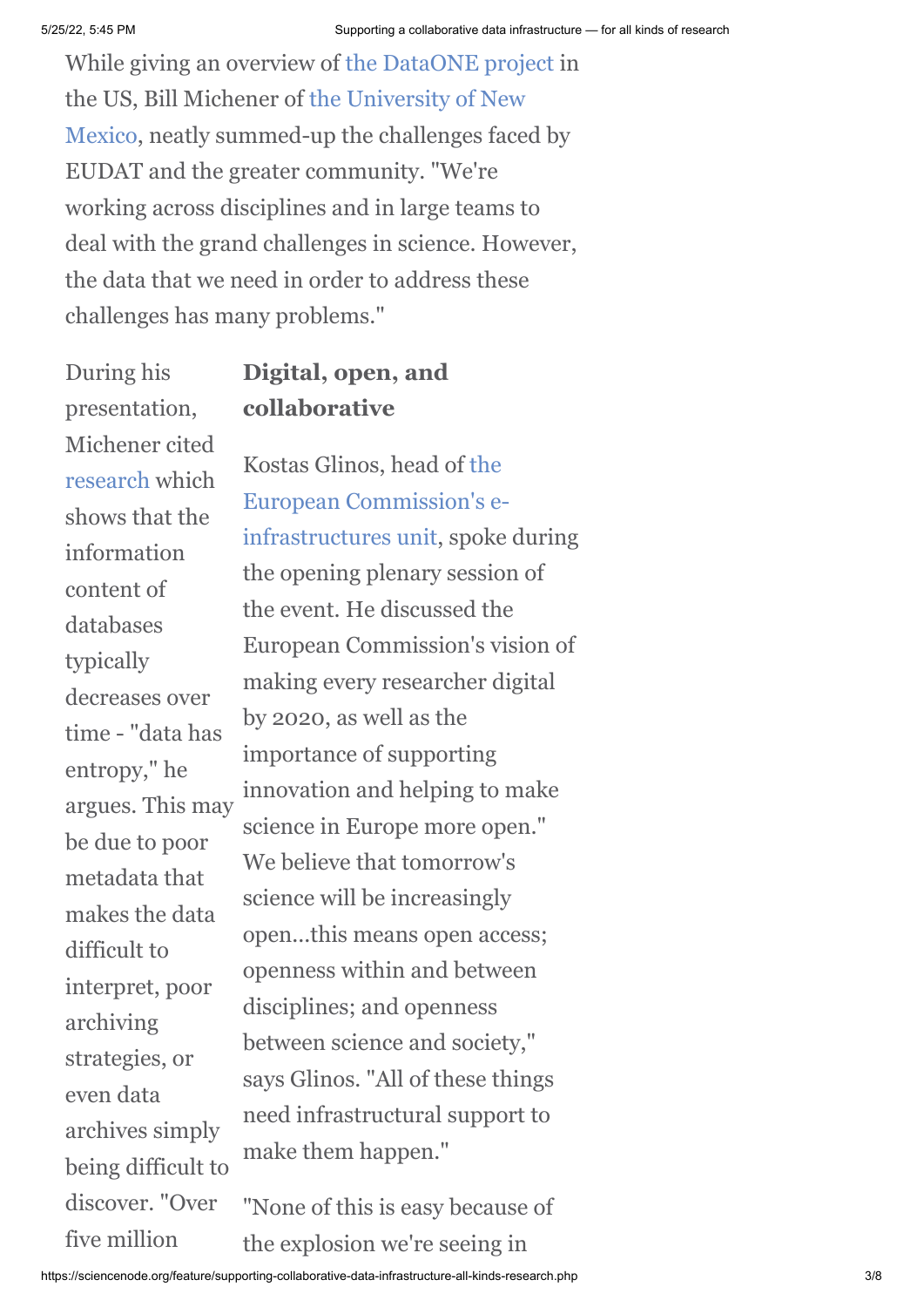repositories exist data," Glinos explains."At the start of FP7, we had just a few you need to know exabytes of data worldwide, but which repository by the end of Horizon2020, we will probably have around 40,000 exabytes." In addition, looking for beforeGlinos spoke about "global connections" as one of several drivers for change within the einfrastructures community: "As worldwide, but is holding the data you're you can go and search through it."

Michener also [cited a paper by](http://www.plosone.org/article/info:doi/10.1371/journal.pone.0021101) Carol Tenopir and colleagues which shows that scientists are generally interested in sharing their data, but that they often don't know how to go about doing so. "They're particularly confused about the issue of metadata," says Michener, who laments the lack of standardized approaches among scientists

teams and research efforts become increasingly interdisciplinary, you get ever larger groups of people that need to work together online and this requires bandwidth. Equally, as more bandwidth becomes available, the groups that can work together become bigger and bigger."

### **A persistent issue**

In addition, Glinos stressed the import role of persistent identifiers during his presenentation. The need to cite data sets, as well as just the research articles based on this data, was also discussed by Michener. Read more on this topic in our recent article: *[Tracking scientific output across](http://www.isgtw.org/feature/tracking-scientific-output-across-web) the web.*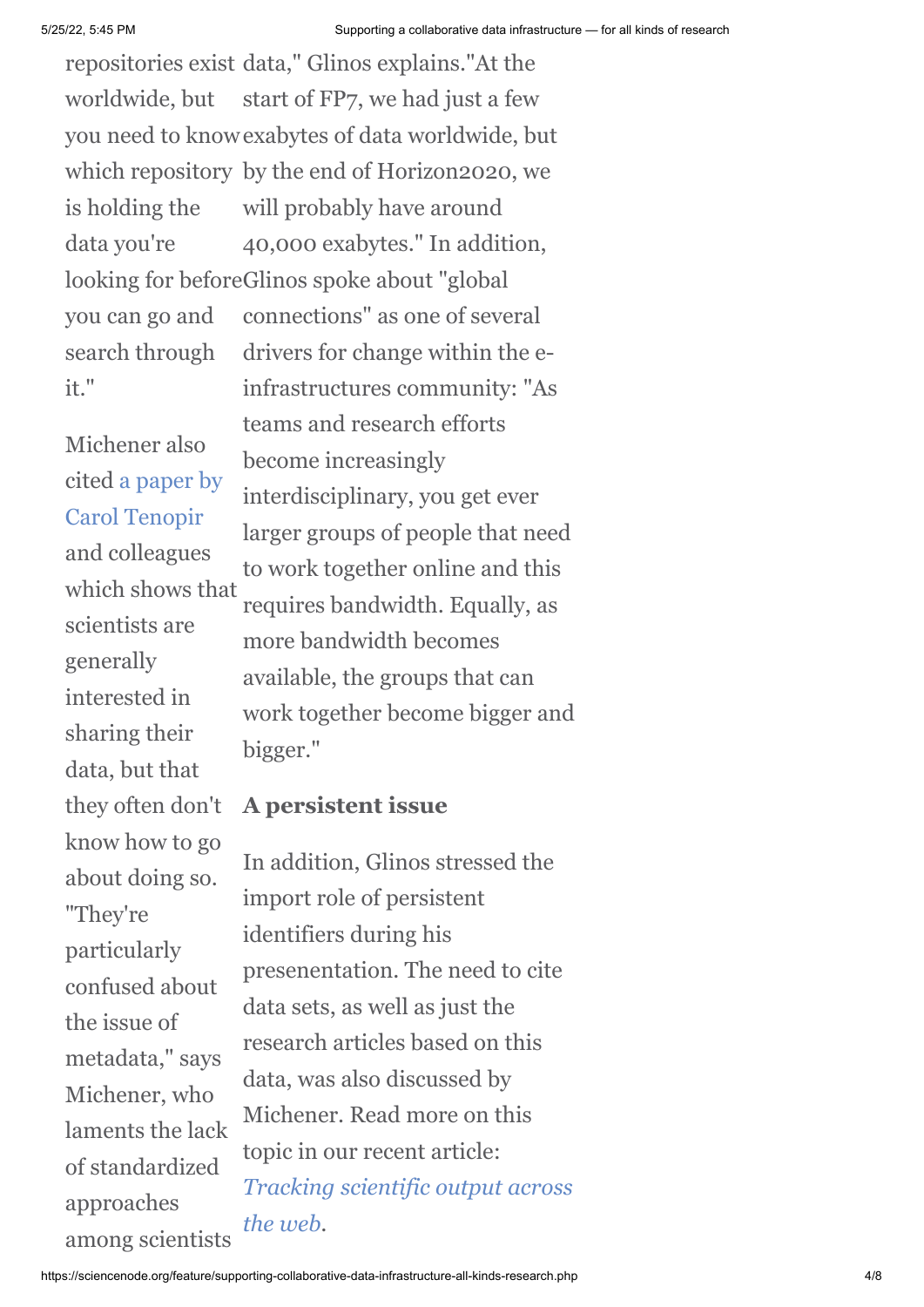for documenting their datasets. He reported on a working group within [the Research Data Alliance](https://rd-alliance.org/) which seeks to develop a collaborative, open directory of metadata standards. "This is a very focused goal, which should easily be accomplished within the 18-month-or-so targeted timeline," says Michener.

# **Not just natural science**

However, discussion about data and data infrastructures at the event was by no means limited to the field of natural science. On Monday, a workshop was held on the subject of big data in the social sciences and humanities. During this workshop, several exciting case studies, demonstrating what can be achieved with big data in these fields, were discussed: from new archaeological methods to understanding historical census data, and from handling audio-visual data to understanding works of art.

[Peter Doorn, director at Data Archiving and](http://www.dans.knaw.nl/en) Networked Services in the Netherlands, stressed the important role played by methods in defining what constitutes big data. "It's not just about volume," he says. "Data from the past may only be quite big, but it is likely to be fuzzy and complex since it was produced without the intention of it being processed by computers." Doorn differentiates between historical data such as this, produced through mass digitization, and data in the humanities and social sciences that's "born digital", such as archives of social media posts, for instance.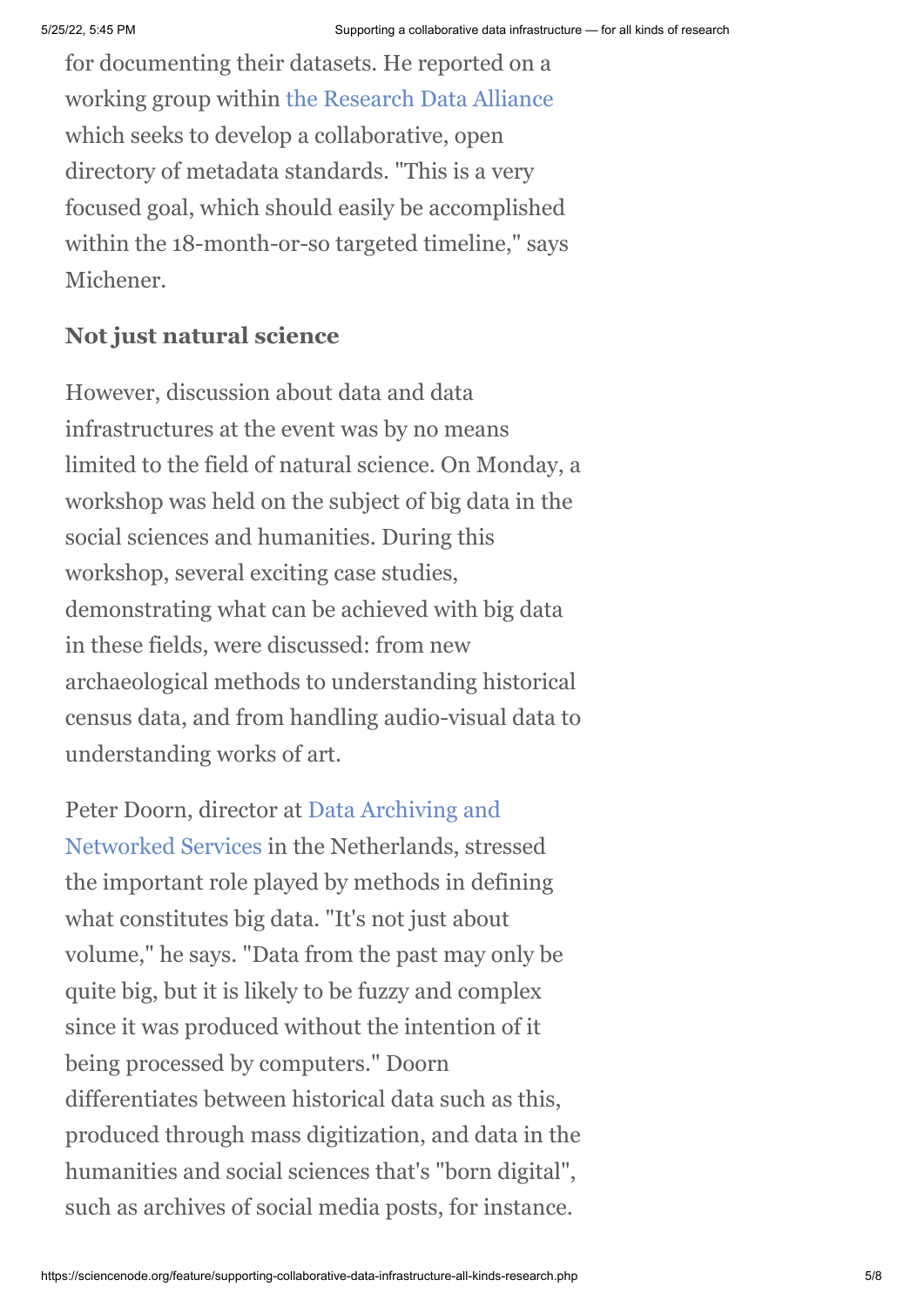Binyam Gebre, from the Max Planck Institute for [Psycholinguistics, also in the Netherlands, says th](http://www.mpi.nl/)at massive crowdsourcing of such digital data has the potential to change how research is done in the humanities and social sciences. "It enables us to collect big data from a large number of people in a small amount of time," says Gebre. "But these methods come with their own challenges, such as data collection, management, processing and dissemination<sup>"</sup>

# Equally, there are **United we stand**

issues surrounding digitized historical data, particularly relating to the time and cost of the digitization process itself. "We need to explore the use of robotics for mass production and digitization of difficult items," says Luca Pezzati [of the Italian](http://www.ino.it/en/) National Institute of Optics, who also [cites research by](http://ec.europa.eu/information_society/activities/digital_libraries/doc/refgroup/annexes/digiti_report.pdf) Nick Poole

The third plenary session at the event was dedicated to the [Research Data Alliance \(RDA\)](https://rd-alliance.org/). [Having been launched earlier this](http://www.isgtw.org/announcement/open-access-research-data-without-barriers-research-data-alliance-launch-and-first-plen) year, the RDA aims to accelerate and facilitate research data sharing and exchange. John Wood, EU co-chair of the RDA, spoke at length during the session about the organization's *raison d'être*: "There are big new data projects coming up," he says, [citing the example of the Square](http://www.skatelescope.org/) Kilometre Array telescope. "We're seeing a whole new way of doing science."

"It's all about complex science and societal challenges… the point is to be able to leave a heritage to our children," explains Wood. "We need to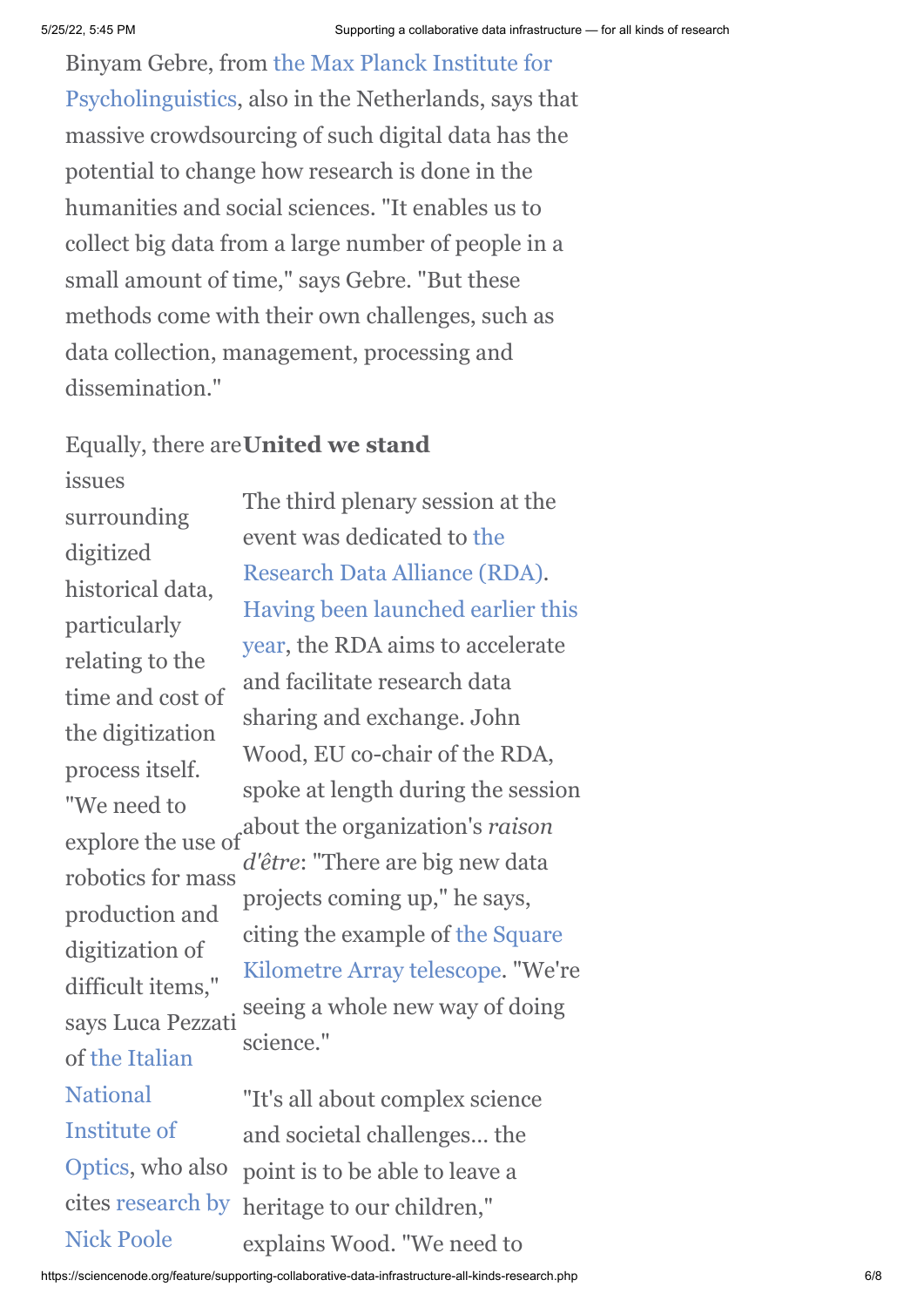suggesting that it make sure that every region doesn't just do its own thing and that we end up not being able to share between countries. If we're Europe's cultural going to solve these societal challenges, we've got to tackle would cost around €100bn to digitize all of heritage.

# **Growing awareness**

them together. We can't just do it as the US, Europe, or China: these are global problems. Either we work together, which is what to tackle big data the RDA is trying to achieve, or we fall apart."

sciences and

in the social

"If you're going

humanities, then you have to deal with these issues," says Doorn. "The use of grid technology and big data in the humanities and social sciences is growing, but in general the acceptance of such technology is still low, with many researchers of the opinion that their laptop simply has enough processing power." He adds: "Grid computing, in particular, is perceived as being too complicated by most humanities and social science scholars."

"Social scientists should focus more on the analytical potential of big social data," Doorn concludes. "Few researchers are even aware of the data management issues that they have, or of the research potential of humanities and social science data. I think that we're still at a stage where we need more big-data demonstration projects."